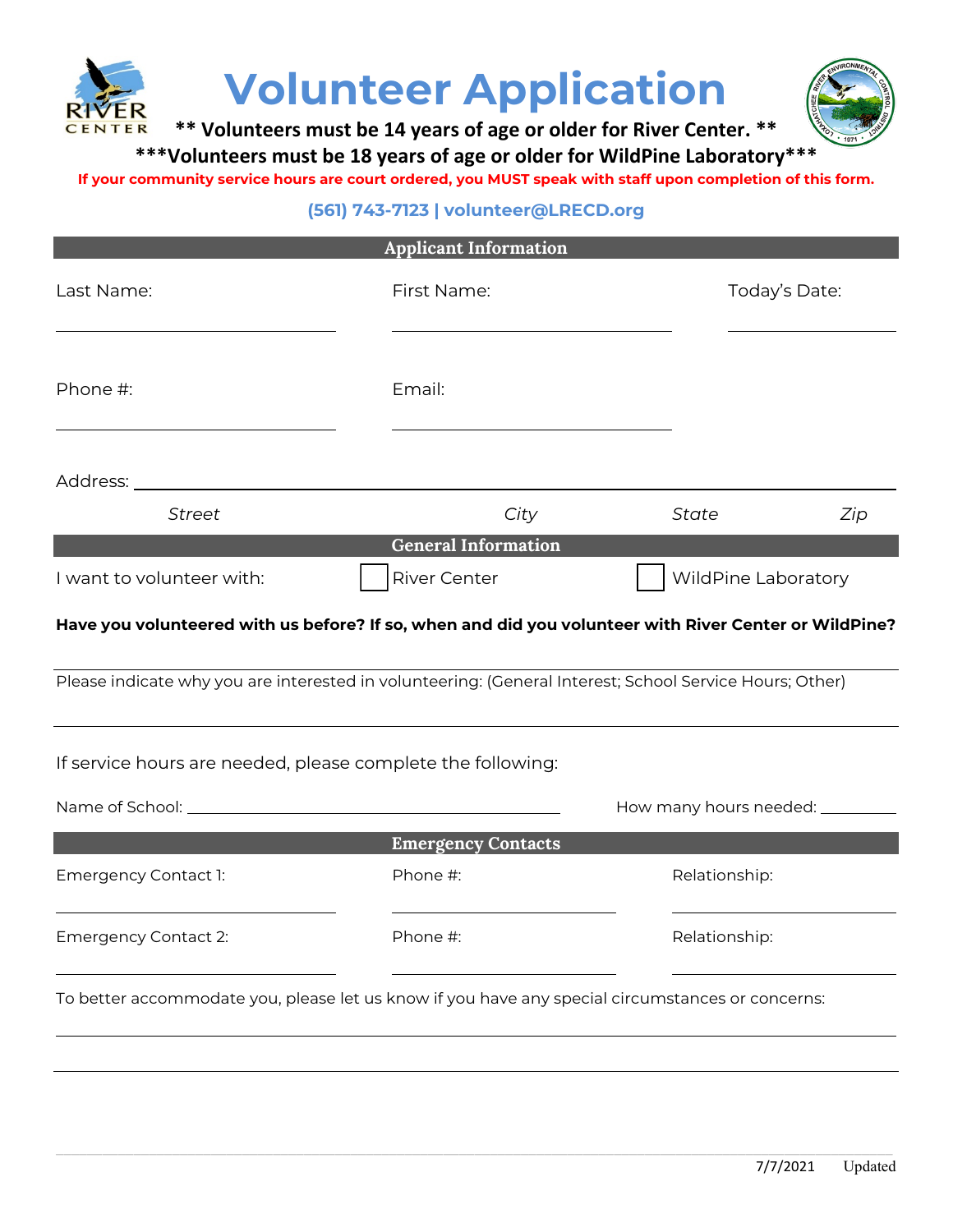## **Photo Release:**

PHOTOGRAPH RELEASE FORM - By signing the photographic release below, you are agreeing to allow photographs of yourself, and minors accompanying you, to be used by the Loxahatchee River District (LRD) and the River Center. If your picture has been taken in reference to a particular program, your name will be used in connection with the photograph(s) and may be associated with your name/your company's name/your organization's name.

I GIVE MY PERMISSION, without restriction, for consideration received, for the above-mentioned agencies (LRD, River Center) to take, reproduce and publish, in all media including electronic formats known or unknown, photographs of me, or to have this done on its behalf. I understand that these photographs may be used, in whole or in part, in informational, educational or commercial publications of any kind (including without limitation, electronic publishing), by the Loxahatchee River District and its agents.

## I UNDERSTAND AND AGREE THAT:

- 1. I will not have any right to inspect the finished work or product or to approve its use.
- 2. Ownership of the originals and all copies belongs to LRD and its agents. This includes all rights to use, not use, or dispose of the photographs, in any matter whatsoever.
- 3. The agreements in this Release are legally binding and cannot be changed by me or someone who has been given my rights.

## FOR MINORS:

| <b>FOR ADULTS:</b>                                                                |                                                  |  |  |  |  |
|-----------------------------------------------------------------------------------|--------------------------------------------------|--|--|--|--|
| <b>Parental Consent (for River Center ONLY):</b>                                  |                                                  |  |  |  |  |
| Please initial the appropriate box for each statement.                            |                                                  |  |  |  |  |
| My child has permission to ride offsite in vehicles driven by River Center staff. | Yes No                                           |  |  |  |  |
| My child has permission to ride offsite with other River Center volunteers.       | ____ Yes _____ No                                |  |  |  |  |
| My child has permission to use computer programs with permission from RC staff.   | $\rule{1em}{0.15mm}$ Yes $\rule{1em}{0.15mm}$ No |  |  |  |  |

My child has permission to use the internet with permission from RC staff. \_\_\_\_\_\_\_\_\_\_\_\_\_\_\_\_\_\_\_\_\_\_\_\_\_\_\_\_\_\_\_\_\_\_No

## **DATE OF BIRTH:**

**Signatures:** 

I understand that there are inherent risks involved in volunteering for the River Center and the WildPine Laboratory and working with wild animals. I agree to accept all risks of injury and/or death that may be obtained while volunteering at the center and agree to hold harmless and release from liability the River Center, and the Loxahatchee River District and their directors, officers, employees, and other volunteers in the event of injury, loss of life, theft, vandalism, or loss of personal property.

| Participant Printed Name: | Signature: | Date: |  |
|---------------------------|------------|-------|--|
| Parent Name:              | Signature: | Date: |  |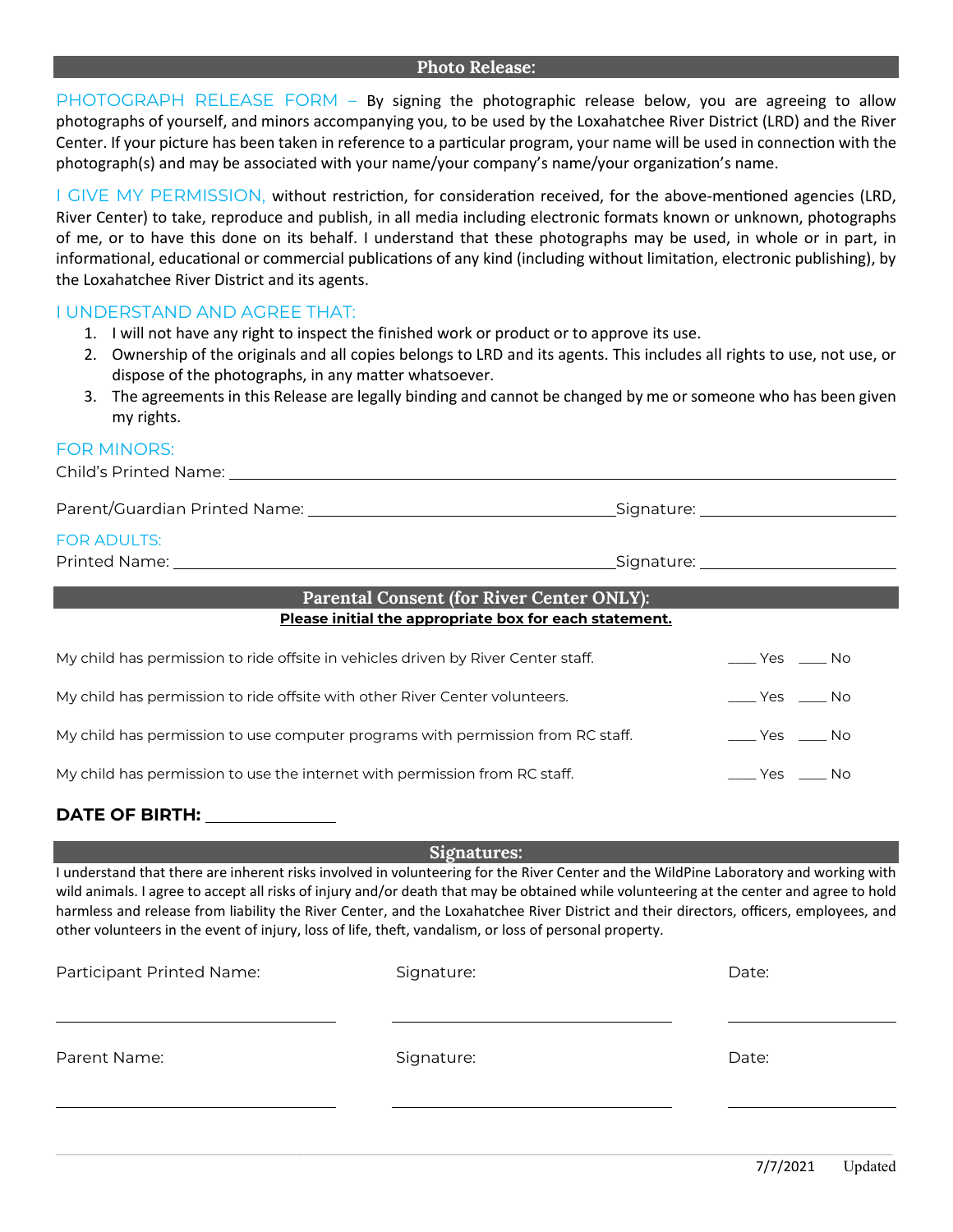## **VOLUNTEER APPLICATION PROCEDURES**

**Application** – All volunteers shall submit a signed application. River Center volunteers must complete an Introduction to Volunteering class prior to starting a volunteer position. Adult volunteers will be required to complete a background check prior to starting to volunteer. WildPine volunteers require a Level 1 check. River Center volunteers require a Level 2 (includes fingerprinting) check.

**Volunteer Status** – All volunteers are considered at-will volunteers. All volunteer hours performed are unpaid, with no exceptions. The District expressly reserves the right to discharge any volunteers for any reason, with or without cause, and without notice. Nothing in this document confers the right to any volunteer to continue with this program for any length of time. The District retains the right to terminate a court-ordered volunteer at any time for any reason. Participation in this program does not constitute employee status for any volunteer.

**Special Events** - Volunteer participation in special events is at the discretion of the District staff and based on such factors as the experience, overall attitude, attendance, and adherence to volunteer policies. Background checks for adult volunteers are not required for one day events.

**School Community Service** – Middle or High School. Please bring in any paperwork from your school showing the need for Community Service along with a signed application to the River Center. The River Center is not required to provide hours nor able to prioritize an individual's schedule based on external deadlines.

**Court Ordered Community Service** – To promote the safety of all our volunteers and staff, as well as all visitors to the River Center, volunteers seeking court ordered community service hours for convictions including, but not limited to, violence, firearms or weapons violations, drugs, or felony theft will not be accepted. Acceptance of any other charges will be decided on a case-by-case basis and are at the sole discretion of District staff. Charges and conviction shall be disclosed at the time of application and a copy of the court order shall be provided. Prior to the start of a volunteer position, the volunteer shall notify staff how many hours are required and the due date for the hours to be completed. The District is not required to provide hours for court ordered community service. Furthermore, it is under no obligation to prioritize a volunteer based on external deadlines (e.g., Court ordered community service deadline).

## *The Loxahatchee River District retains the right to terminate a volunteer at any time for any reason.*

I have read the volunteer procedures and agree to adhere to them in full. I understand and consent to the consequences of failure to follow the procedures, up to and including my or my child's dismissal from the volunteer program.

|                                                                                                           |                     | Date: 2008 |  |  |  |
|-----------------------------------------------------------------------------------------------------------|---------------------|------------|--|--|--|
| The River Center is a program of the Loxahatchee River District.                                          |                     |            |  |  |  |
|                                                                                                           | For Office Use Only |            |  |  |  |
| Name of Person Who Obtained Volunteer Application and Photo Release:                                      |                     |            |  |  |  |
|                                                                                                           |                     |            |  |  |  |
| Introduction to Volunteering Date: _________ Background Check ________ Added to Database Date: __________ |                     |            |  |  |  |
| First Day / Training Date: __________Constant Contact: _________Welcome email/Signup Link: ______________ |                     |            |  |  |  |
| Last Recorded Shift: _________________________                                                            |                     |            |  |  |  |